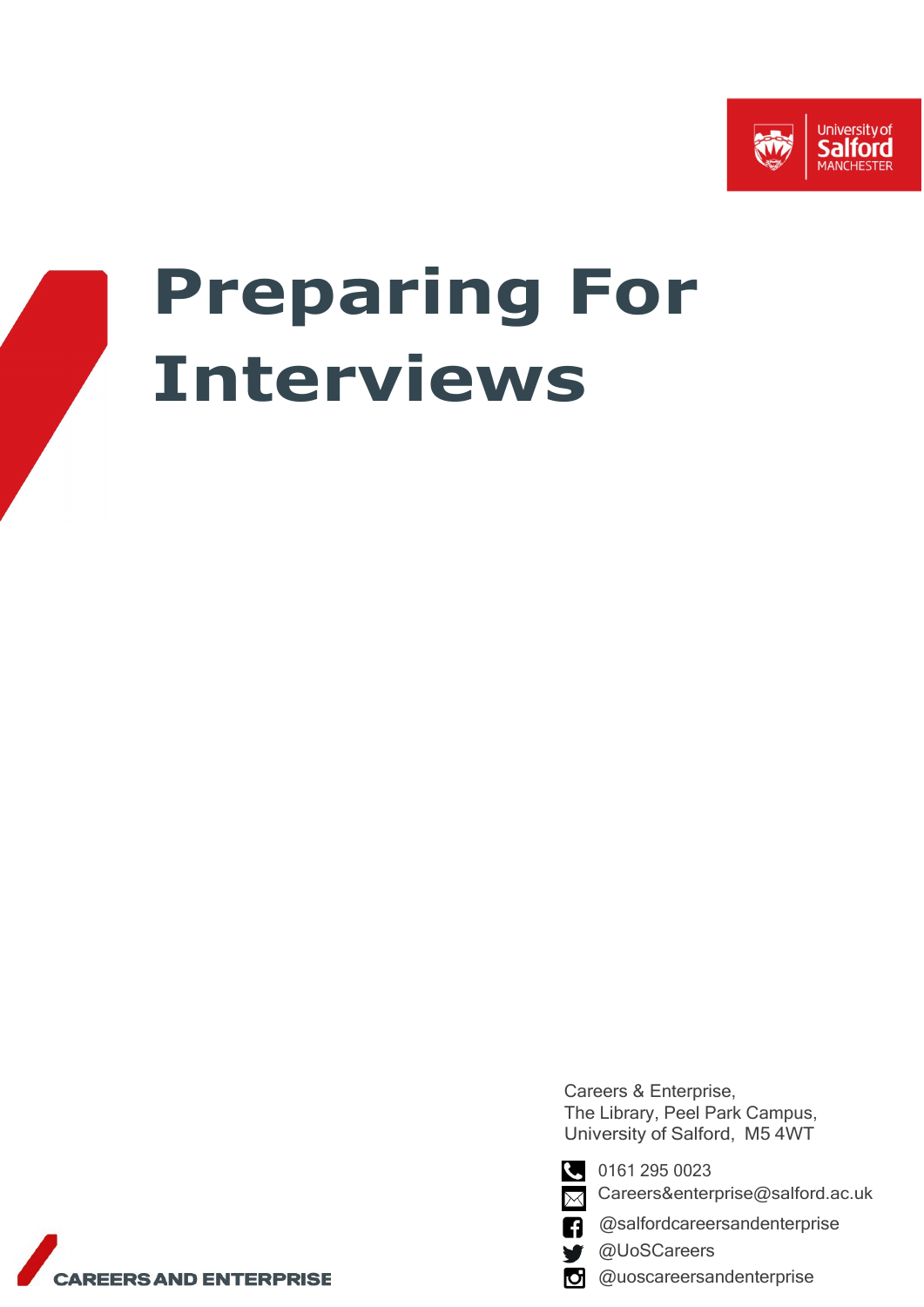# **Introduction**

If you are reading this guide it may be that you have been invited to an interview. This is good news; the employer thinks that you look good on 'paper' and look like a person that potentially can do the job that they are looking to fill. You are probably feeling pleased but also a little nervous about the interview. You might also be wondering what to expect and how to prepare; this guide will help you to understand what makes the interview the most important part of the recruitment process and how you can ensure that you perform at your best on the big day.

A key point to remember is that an interview is a two-way process. The employer will use the process to make assessments of your skills, knowledge and experience and how they fit with the criteria of the job. You, on the other hand, can assess whether the job is really what you are looking and if the company is right for you. Understanding this will help to lessen some of the nerves you might be feeling.

# **Types of interviews**

**1-2-1** which are sometimes used by SMEs, or as a result of speculative approaches to a company. Whilst the interview may seem informal, it is still an interview and it is best to prepare in the same way as you would for any other interview.

**Panel** – A common interview format. This is used by both public and private sector organisations. Panels may consist of two or more people e.g. the Line Manager and HR representative. Each member of the panel will ask questions.

**Group** – This may mean working with other interviewees in group scenarios. The objective is to showcase your team work, interpersonal, problem-solving and leadership qualities. This interviewing approach is becoming more common and may well form part of a larger assessment centre day that may still include an individual interview.

**Telephone** – These are commonly used by larger recruiters or in situations where the job advertised has attracted large numbers of applicants. Employers will inform you about their recruitment cycle and if you are likely to have a telephone interview, this will be the first formal assessment of the recruitment process after submitting your application, CV or completing aptitude tests.

**Skype** – Usually used when location is an issue, e.g. you may be on holiday, on a year abroad or gap year and not returning to the UK for some time; alternatively, the employer may well be based outside of the UK. A key issue around Skype interviews is still appearance – that goes for what you wear and what the surroundings look like in the room behind you.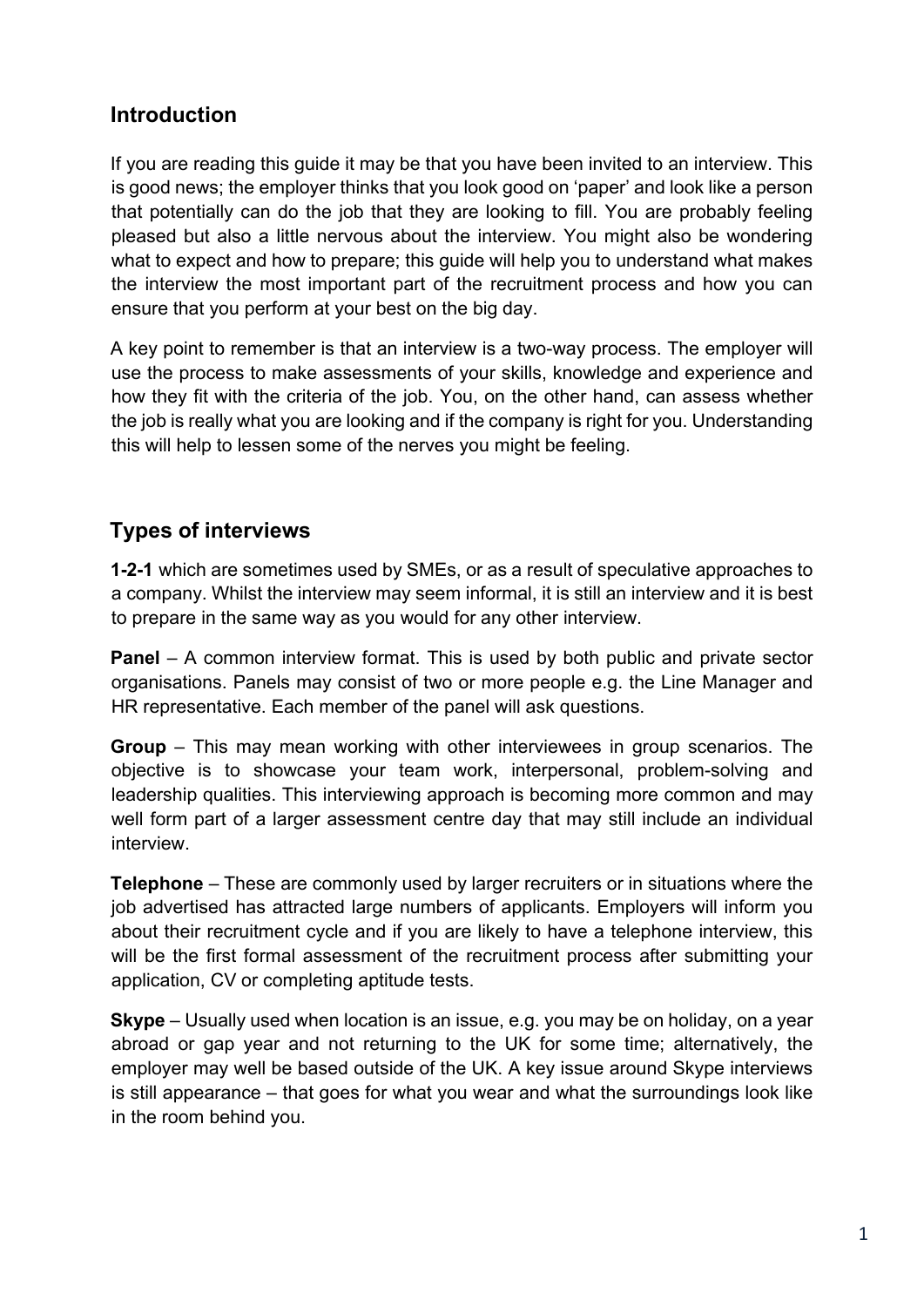**Strengths-based interviews** – Some graduate recruiters, such as Aviva, Standard Chartered, Morrisons and Ernst & Young now use "strengths-based interviews" in their graduate recruitment process. Usually employers are open about this method of recruitment but won't always make it clear what strengths they are looking for. So, do your homework! Underpinning ideas around this concept are about recruiting for attitude, energy and motivation as well as competencies. This is a developing area for selection interviewing.

**Video interviews** – Video interviews are also a developing trend in the graduate recruitment market. This may be a live interview over Skype (see above), or it could be a screening interview in which you have to record yourself onto a video answering a number of standard questions. The preparation you would need to do for this would be fundamentally the same as for any interview and you should dress in suitable interview attire while on camera. An additional note here it to consider what will be on screen at the time of the recording. Think about venue and if you intend to use your flat/room make sure that things look tidy, or at least neutral in the background.

## **Preparation**

Getting your preparation right is the best way to reduce nerves and to ensure that you perform well on the day.

Key aspects of preparation include:

- 1. Understanding what the employer is looking for and how you meet the criteria specified and importantly, what evidence you can present that proves this to be the case
- 2. Understanding your strengths as a candidate and again, having the evidence to prove them
- 3. Understanding the organisation, the nature of their business, the culture of the organisation, their customers, the marketplace and who their competitors are
- 4. Knowing the details around the interview, i.e. location, travel, dress code, contact details in case of problems etc.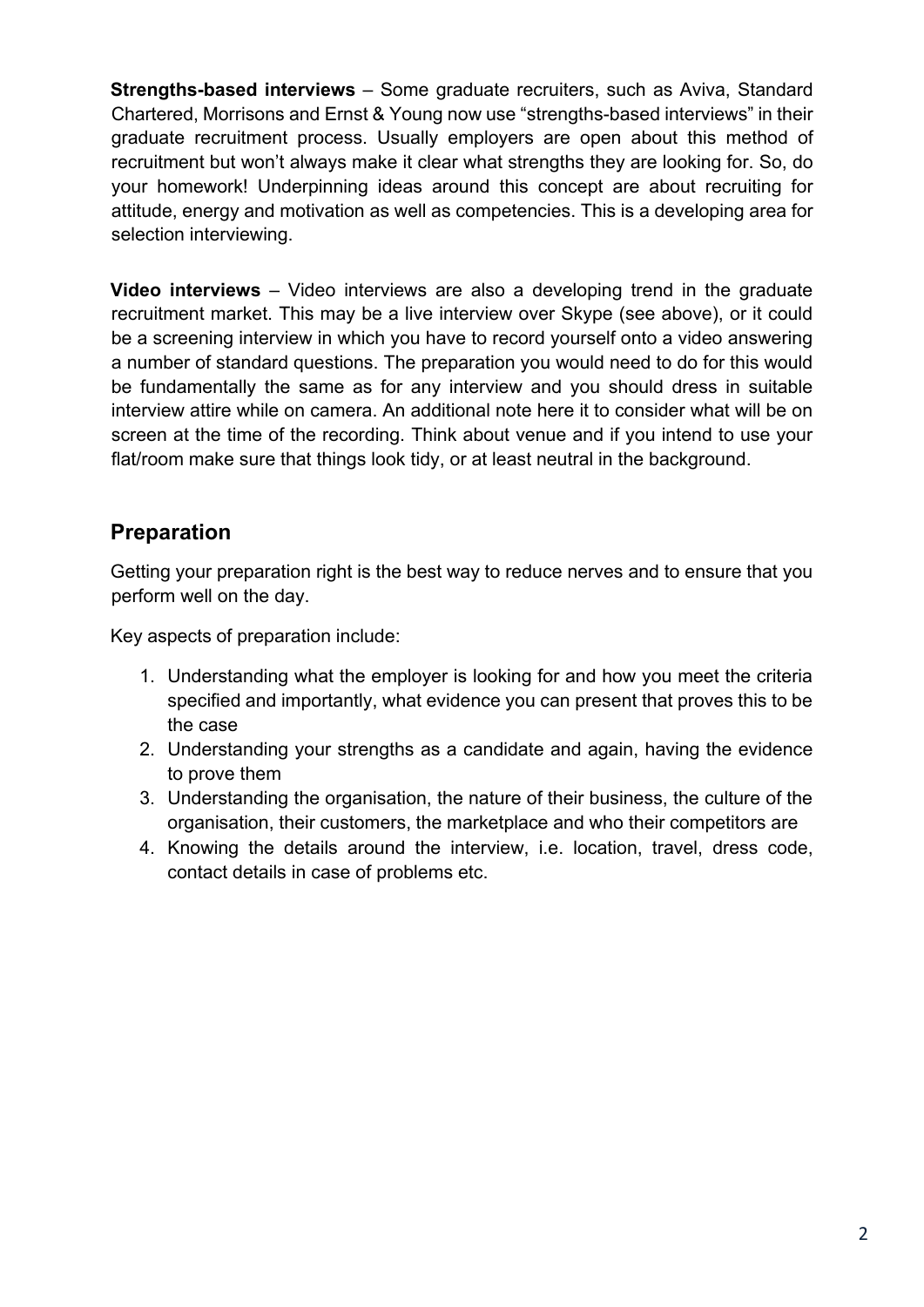## **Understanding what the employer is looking for**

When recruiting for any post the employer will draw up 2 documents.

- 1. **Job description**: This is a document that outlines the duties and responsibilities of **the job** itself. It will describe the typical duties that typically you would be required to undertake if successful.
- 2. **Person specification**: This is a key document as it will clearly set out the mix of skills, knowledge and experience being sought. In other words, this describes **the person** they are looking for.

Job descriptions and person specifications are readily available when applying for jobs within the public sector but may not be as available when applying for jobs within the private sector or for graduate programmes. If this is the case, then it will be necessary to analyse the job advertisement or the graduate recruitment web pages to find the mix of skills, knowledge and experience being sought. Alternatively, the recruiter will clearly state the competences and personality factors that they will be assessing candidates against, this will be usually found in specific section of the graduate website or brochure.

Understanding what the organisation is looking for and identifying the evidence to show how you meet their criteria is perhaps the most important aspect to your preparation.

The questions asked at interview will focus on these criteria and the expectation is that you will provide some specific evidence that illustrates the competency or quality being focused upon.

# **The STAR Approach**

The **STAR** approach is a tried and trusted way to help you to reflect on the range of your experience and to identify specific examples that could be used at interview. It is an effective method to demonstrate how you have developed and applied the skill, competency or quality that the recruiter is looking for in the interview. As an approach to answering questions, it provides a useful and logical framework through which to 'tell your story'.

*Use the STAR technique to help you organise your thoughts and provide more coherent answers to the questions that you are likely to be asked.*

**S** – **Situation**. Set the scene, e.g. in the second year of my marketing degree, a major part of assessment involved working within a small project team on behalf of an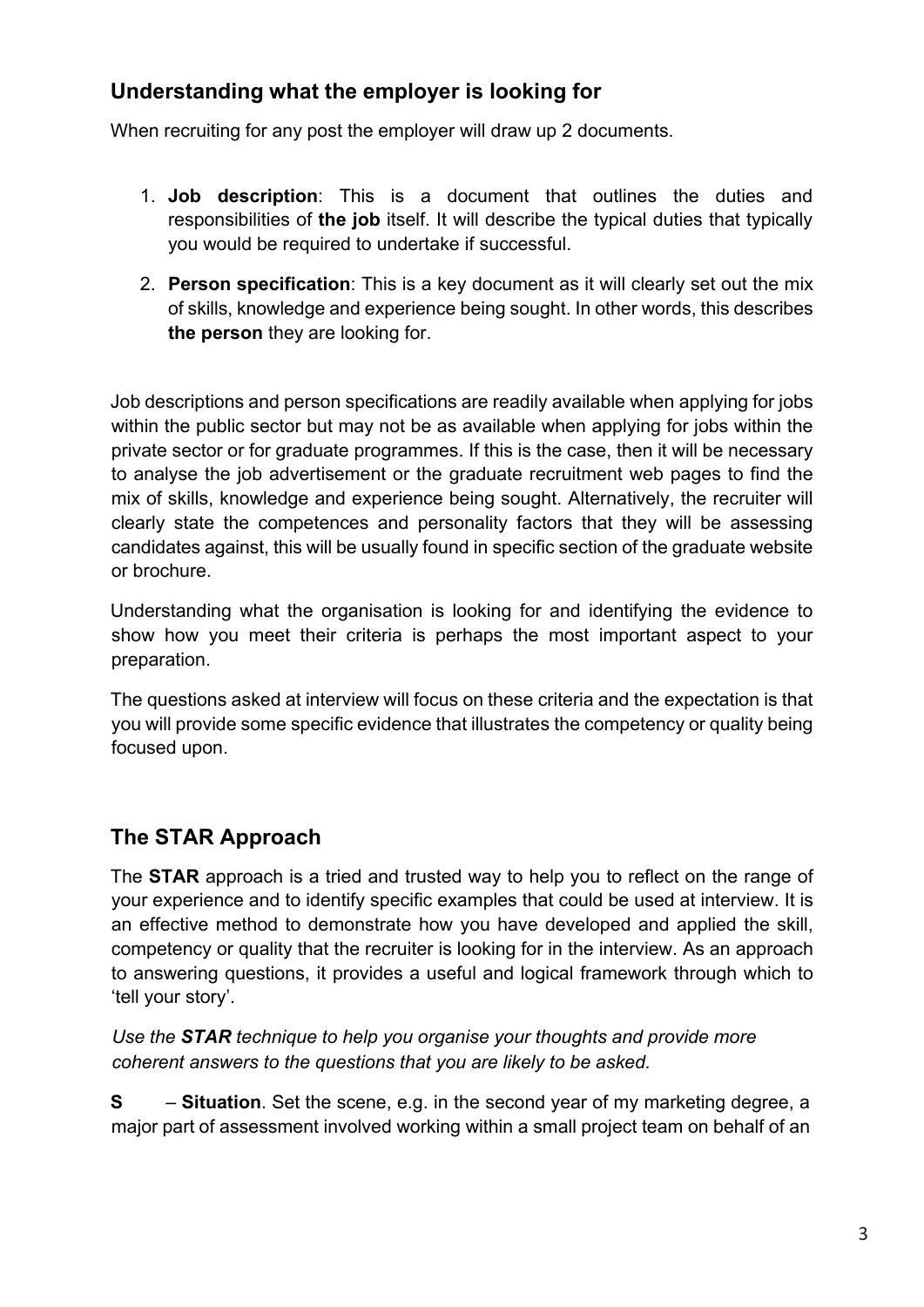external client, in this case a local charity that provided services to disabled people in the community.

**T** – **Task**. What was your role? e.g. A key challenge for the charity was funding and it was decided that the project would focus on developing a marketing strategy that would assist the charity in raising funds in the short-term, as well as providing a viable fundraising plan for the future. As a group, key tasks and roles within the project where identified. I led on the design of the posters as well as the marketing and promotion of the charity event that was identified as a key project outcome for the short-term.

**A** – **Action**. What action did you take? E.g. I spoke with a graphic design friend who helped me to produce posters and displayed them around University. I then developed a social media marketing plan, publicising the event on Facebook, Twitter and the University website as well as the Charity's website. In addition, I was able to secure interviews with our local radio station and local community newspaper, which provided further publicity for the event.

**R** – **Result** e.g. The project team was successful in securing donations from local businesses and a rugby player from the local super league team helped to compère the evening. We raised money by selling tickets and holding raffles for prizes donated by local businesses. The event was well attended raising over £1500. We were acknowledged for the effort we had put into promoting the event, and for being able to use our negotiation skills to persuade local businesses to make donations to the raffle. In addition to outlining the result it can also be useful to include some level of evaluation of the example that you are discussing; was the approach taken effective? What key issues did you have to address in order to complete the task? Would you do things differently next time?

Using and applying the **STAR** approach in an interview situation takes time and practice.

Why not book a mock interview with one of our Careers Consultants to help you to become comfortable with the whole interview process?

These are most effective when you have an interview coming up and want to hone your performance before the real thing. All we need are the details of the job you are being interviewed for and we will draw up questions to ask you – it's that simple. After the 'interview' has been conducted we will provide you with feedback on specific aspects of your performance. If you bring your smartphone you can even video yourself and review your performance more closely.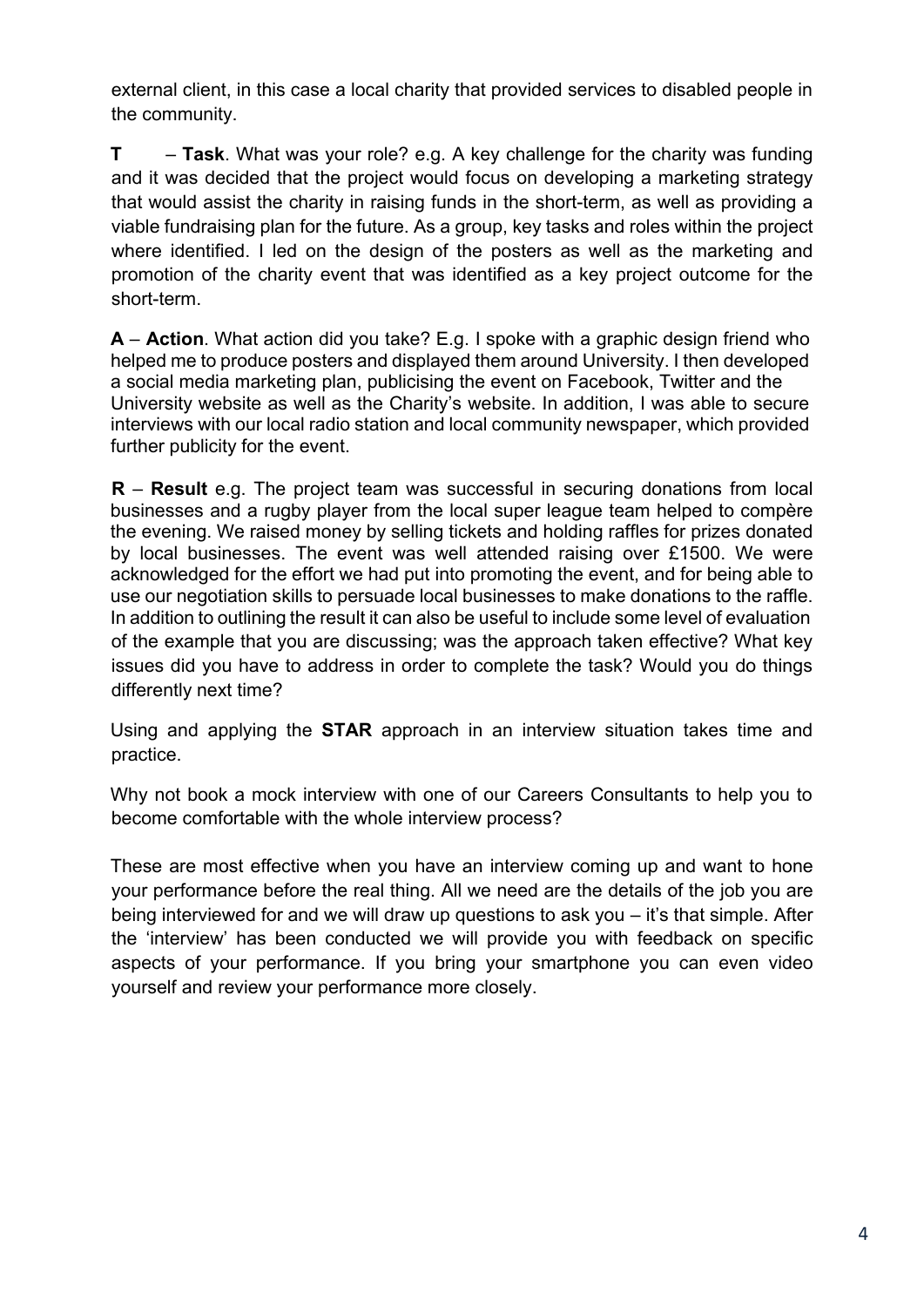# **Types of questions**

The questions asked at interview can take a variety of forms but would generally include the following types:

- Checking questions, 'Can you confirm your contact address?'
- Warm-up questions, e.g. 'Tell me a little bit about yourself'
- Competency questions, e.g. 'Tell me about a time when you have made an effective contribution to a team?'
- Scenario/Hypothetical questions, e.g. 'what would you do in a situation where…'
- Challenging questions, e.g. 'Tell me about something that hasn't gone well how did you handle this'

There are many others and variations on the themes outlined above but you can generally be sure that you will be asked questions that will fall under the types outlined above.

With the exception of the checking questions it helps to have prepared how you would answer some of the more predictable questions in advance. Doing this 'off-the-cuff' is difficult.

Here are some example questions to help with your preparation:

'Tell me about yourself'

'What are you most proud of?'

'What made you apply to this company?'

'What makes you the best candidate for this job?'

'Tell me about a business/news story that has caught your eye recently'

'What are the key issues facing companies in this industry at present?'

'Who do you think are our competitors and what makes us different?'

'What factors led you to choosing (your subject) for your degree?'

'What has been the most challenging aspect of your studies?'

'How has your degree prepared you for the role you have applied for?'

'What are the 3 key things you have gained from your degree?'

'Tell me about a time when you have persuaded somebody to your point of view – how did you approach this?'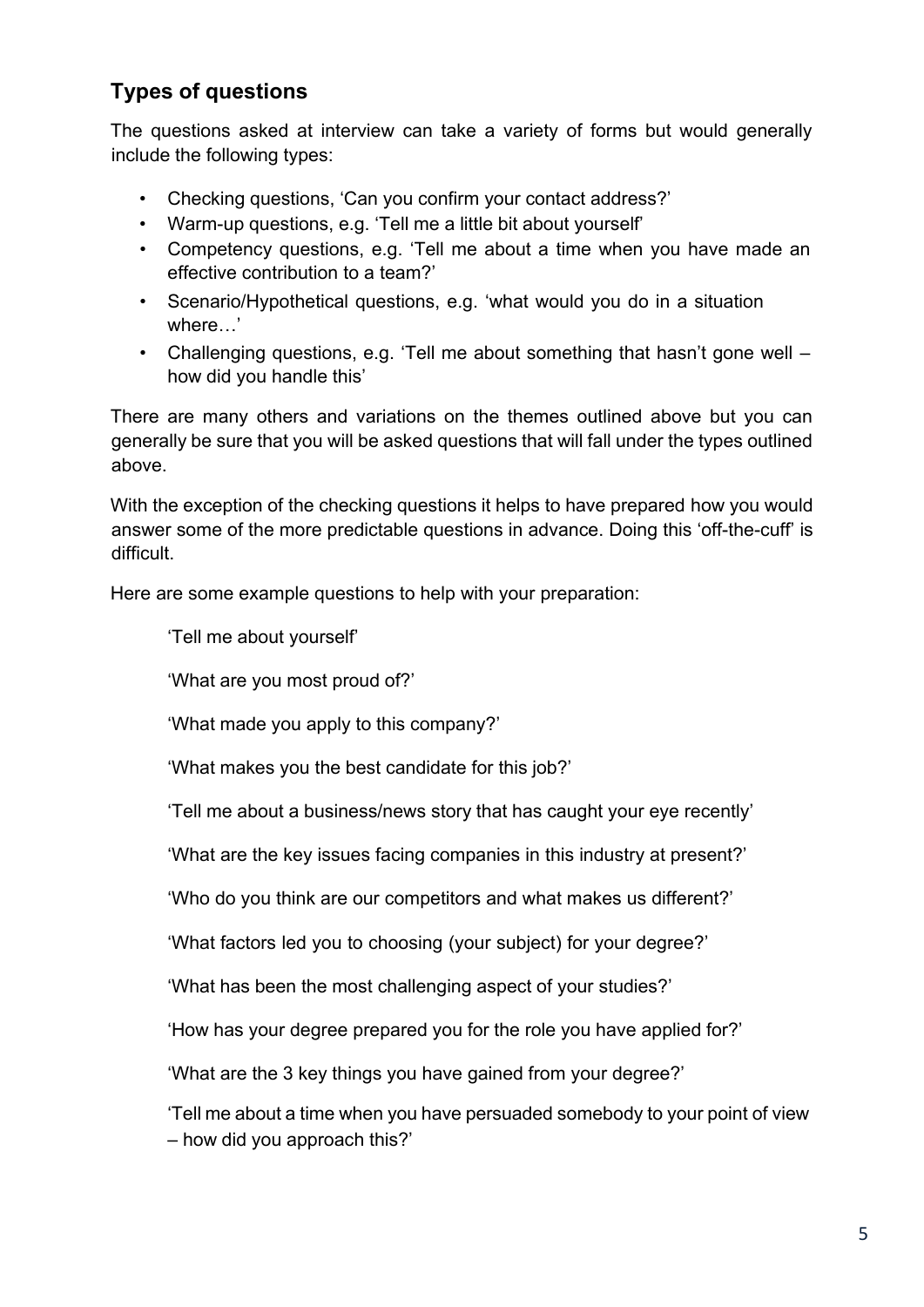'Describe a time when you have made a significant contribution to the work of a team'

'What have you learned from your part-time jobs/work experience that would help you in this role?'

'How does this job fit into your career plan?'

'How would your friends describe you?'

'Tell me about a challenge that you have had to overcome – how did you do this?'

'What de-motivates you?'

'Tell me about a time when you have worked with someone you found difficult to get along with – how did you handle the situation?'

This is just a small sample of possible questions; there are literally hundreds of potential interview questions and it would be impossible to prepare for them all. The best preparation that you can do relates back to understanding what the company is looking for – the job advertisement, job description and person specification and gathering the evidence to show how you meet their criteria.

Just to illustrate a contrast in the style of questions asked, here are some questions that are typical of a strengths-based approach to interviewing:

What do you do well? What activities energise you? When do you feel that you are most like "yourself"? When are you at your best? How can you capitalise on your strengths more? What comes easily to you? What do you learn quickly? What did you find easiest to learn at school or university? What subjects do you most enjoy studying? What things give you energy?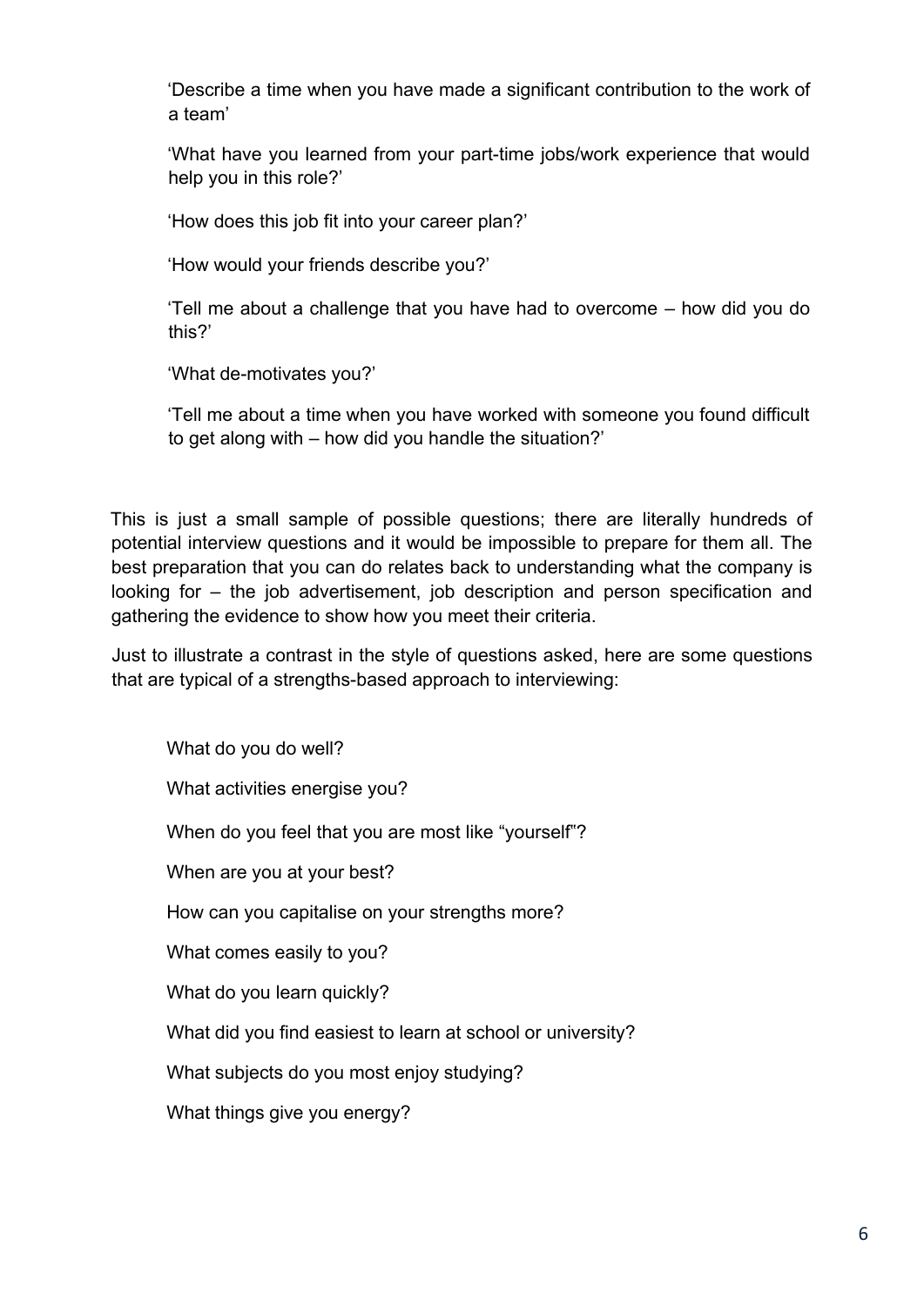Describe a successful day you have had.

When did you achieve something you were really proud of?

Do you prefer to start tasks or to finish them?

Do you find you have enough hours in the day to complete all the things you want to do?

What things are always left on your to-do list and not finished? (These are probably weaknesses: things you dislike doing)

What do you enjoy doing the least? (These are likely to be areas where you lack natural aptitude or skills.)

#### **Asking questions**

It is normal practice to be given the opportunity to ask the panel any questions. Preparing your questions is a good idea and it can be useful to take them into the interview with you. This will save you the trouble of trying to remember them and will also communicate that you have taken some time to think about and prepare what you want to ask. Questions that you may consider asking could cover the following areas:

- Questions around the job itself what are key tasks? What would typically be done by a new entrant to the firm? What would they like to see in terms of achievement after the first 6 months?
- Questions around development within the role, e.g. 'What support do you offer in relation professional development?' 'Do you have a mentoring programme in place to support new graduates?' 'What's the typical career path taken by graduates who start in this role?'

## **Disclosing a Disability**

Preparing for an interview can be daunting for anyone, particularly if you have additional support needs. You may feel apprehensive about disclosing your disability for fear of a negative reaction from an employer. If it has not been addressed in your application form already, you may wish to contact the HR department before the interview if you have questions about access, or you need a support worker or sign language interpreter.

Employers and HR departments may already be well versed in providing support and will have policies in place under the Equality Act (2010) to support new and existing staff members with learning difficulties and disabilities. Telling an employer about your disability gives you control over how and what you choose to tell them. Anticipate likely questions around support needs and make clear your achievements, how you have managed your needs and succeeded in your studies and work. You may also wish to let employers know about schemes such as 'Access to Work' which can help to meet the costs of resources you may need in the workplace.